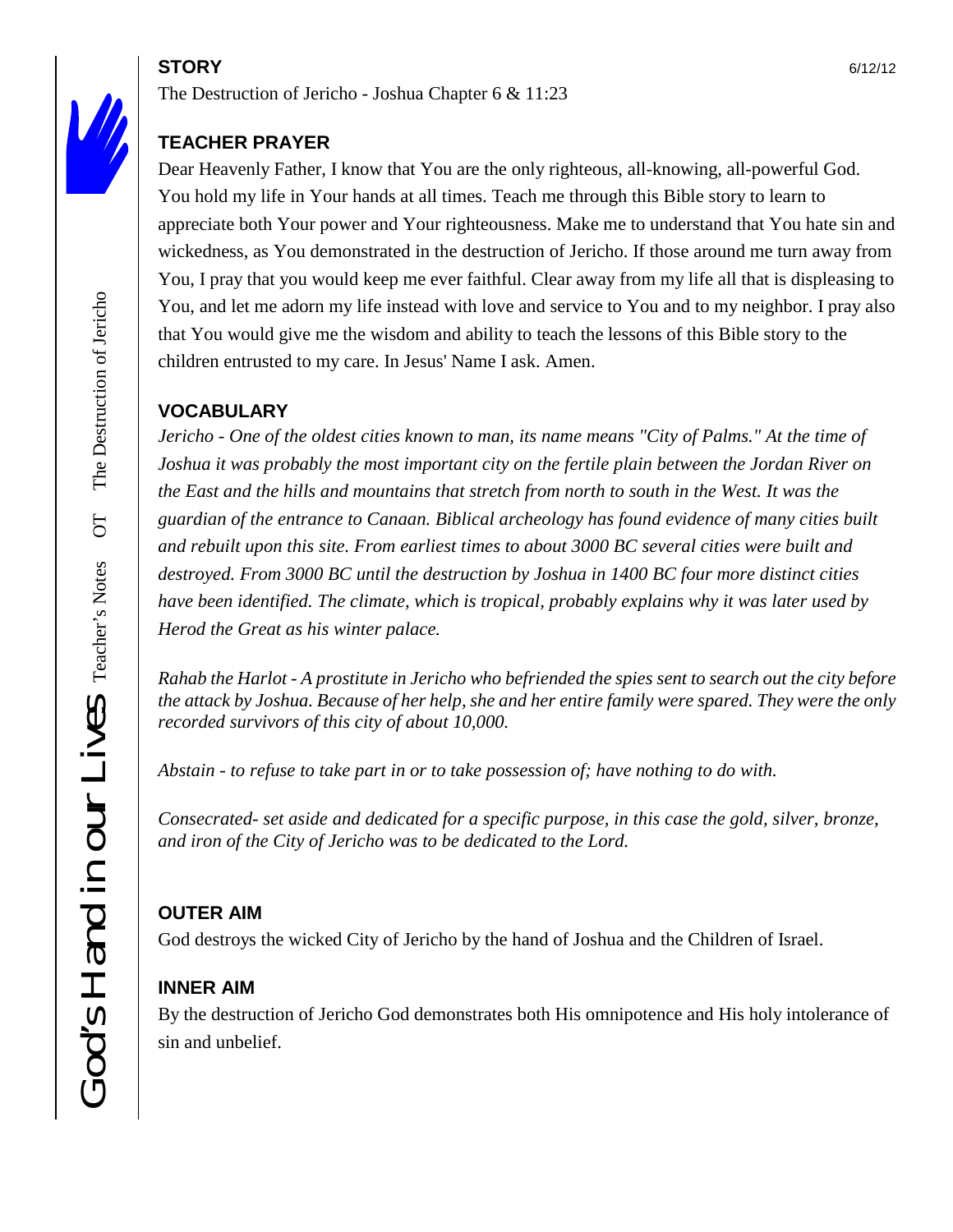### **BACKGROUND**

The Children of Israel have now crossed over the Jordan River and have entered into the Promised Land. The manna stopped on the day after they began eating the fruit of the land that had been promised to them (Joshua 5:12). Now they are faced with their first real military challenge - the fortified City of Jericho. Archeologists estimate that the population of this city was about 10,000 at the time Israel attacked. Since we know that the city was in a state of siege when Israel arrived, and since the walls enclosed only about six acres of land, we know that the city was probably very crowded. Prior to the attack Joshua is greatly encouraged by the presence of the "Commander of the army of the Lord,"who appeared to Joshua near the city(Joshua 5:13-15).

#### **Verses 1-2**

• Jericho had received word of the approaching army of Israel and had taken refuge in their walled city. The city itself was not only double walled, it was also located at the summit of a raised plateau. From a military perspective the task of taking the city was daunting.

• The Lord made clear to Joshua that this was going to be *His* battle. *God* was going to defeat the city of Jericho. In so doing He was setting the stage for the entire conquest of the Promised Land. *With* God the Children of Israel could not fail. *Without* God they could not succeed.

• Note the Lord 'swords,**"See I** *have given* **Jericho into your hands."**Once God determined that the city was to be destroyed, its fate was sealed. Joshua accepted this promise of the Lord in faith, confident that the city had been delivered even before the walls had fallen.

#### **Verses 3-11**

• Given the size of the army of Israel and the relatively small footprint of the city of Jericho, the men of war could well have completely encircled the city as they marched around it.

• God wanted to demonstrate in this first battle in the Promised Land that He and He alone could deliver Israel's powerful enemies into their hands. What is more, they were not to rely on the cunning and bravery of man, but upon the power of God.

It is widely speculated that the Children of Israel had to endure the taunts and jeers of the defenders on the walls as they walked in perfect silence around the city. This is by no means certain. The evil, pagan inhabitants of Jericho were well aware of what the God of Israel had done for his people on the east side of the Jordan River, and they were utterly terrified of Israel (Joshua 2:8-11). Rahab told the spies that her people were "fainthearted" and their "hearts had melted, neither did there remain anymore courage in anyone because of (Israel)."Itis more likely then that the mood in Jericho while Israel circled was one of terror and foreboding, rather than one of confidence and shouted insults.

• Although we cannot say with any certainty why God had the people circle the city once a day for six day, and then seven times on the seventh day, we do know that it gave the people of Jericho ample time to repent and to turn to the Lord God. Whether or not any besides Rahab turned to the Lord is not known.

The eerie, piercing notes of the trumpets, the ominous silence of the army of Israel, and the sound of marching feet must have been a terrifying spectacle. The people of Jericho were well aware that the God of Israel had parted the waters of the Red Sea. How secure could they have felt, even behind their fortified walls, when faced with such an enemy?

#### **Verses 12-19**

• Israel did exactly as the Lord had commanded, and God granted them success. If only the people had learned the lesson the Lord was teaching them at Jericho, what future misery they could have avoided. In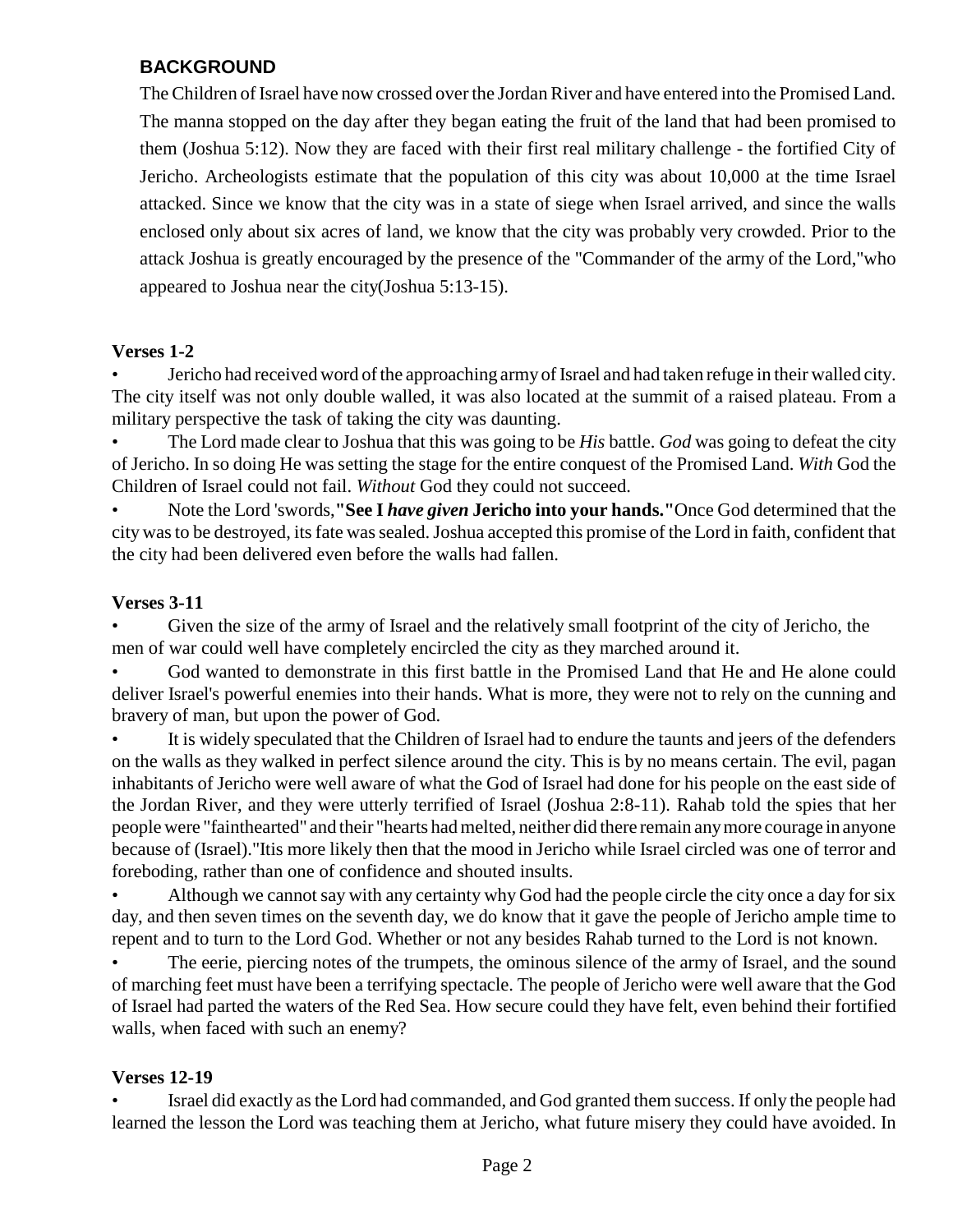subsequent attacks they repeatedly failed to carry out the Lord's commands and paid a heavy penalty.

• Note the faith of Joshua as he adopts the same "already accomplished" confidence of the Lord:**"Shout, for the Lord** *has given* **you the city!"** Though the walls still stood, in his mind the destruction of the city was already an accomplished fact, for the Lord had declared it.

• Joshua honors the promise made by the spies to Rahab. Here is evidence of the mercy of God, for although He severely punished the wicked inhabitants of Canaan, He demonstrated mercy and kindness to those who turned to Him in faith. (Cf. Rahab's confession in Joshua 2:11)

#### **Verses 20-25**

• Archeology on the old site of Jericho has verified that Jericho was a double walled city when Joshua attacked. The outer wall was made of brick and was six feet thick, the inner wall, also of brick, was about twelve feet thick and thirty feet in height. The two walls were divided by a space of about fourteen feet. The Bible's simple statement that "the wall fell down flat" has also been verified by archeology. The entire wall, both inner and outer, fell outward. The outer wall fell down the sides of the rise on which the city was located. The inner wall filled the space between the walls and beyond. Archeologists note with some amazement that the walls showed no signs of decay or deterioration that could have caused their fall, thus dispelling the notion that "tremors" caused "decrepit walls" to collapse. They were pushed down by the finger of God.

! The destruction of the fortifications by God was so complete that the soldiers of Israel could all rush in at once. Most often in a siege a small breach is made in the wall, through which the whole armymust pass at great risk. In Jericho the Lord God literally paved the way for the army of Israel.

! God commanded Israel to kill all of the citizens of Jericho (except for the family of Rahab). In prideful ignoranceBible critics have cited this lack of mercy as evidence of a cruel God- a different God than the one pictured in the New Testament. Yet we know that God is just, as well as loving. The city of Jericho was extremelywicked, and their time of judgment had come. The clear message is that God does not tolerate evil indefinitely. Man will be called to account for his evil.

! We ought to also recognize the love of God demonstrated here. His master plan for the Children of Israel was to send the Saviorthrough them. God knew that the perversion of Canaan would surely destroy Israel long before the birth of Jesus if the pagan peoples were allowed to remain in the land. In love for all mankind (who would later gain eternal benefit from the Messiah) God visited judgment upon the pagan peoples living in the Promised Land.

! Though the destruction was complete, God managed to preserve the house of Rahab, which was situated on the wall. Israel then burned whatever could be destroyed, and collected the gold, silver, bronze, and iron for the Lord.

#### **Verses 26-27 and 11:23**

! Joshua pronounces a curse upon whomever would dare to rebuild what the Lord had chosen to destroy. The city therefore lay desolate after the destruction by Joshua for some 540 years. It was rebuilt by Hiel of Bethel in 860 BC and the curse of Joshua was fulfilled at that time. (1 Kings 16:34).

! Joshua rested from war and conquest after he had accomplished all that the Lord had required of him. This resting from war did not mark the end of all conquest in the Promised Land, but rather the establishment of a foothold for Israel. There were more battles to come, but Joshua's part was done. Israel now set about fortifying its position and cultivating the lands they had captured.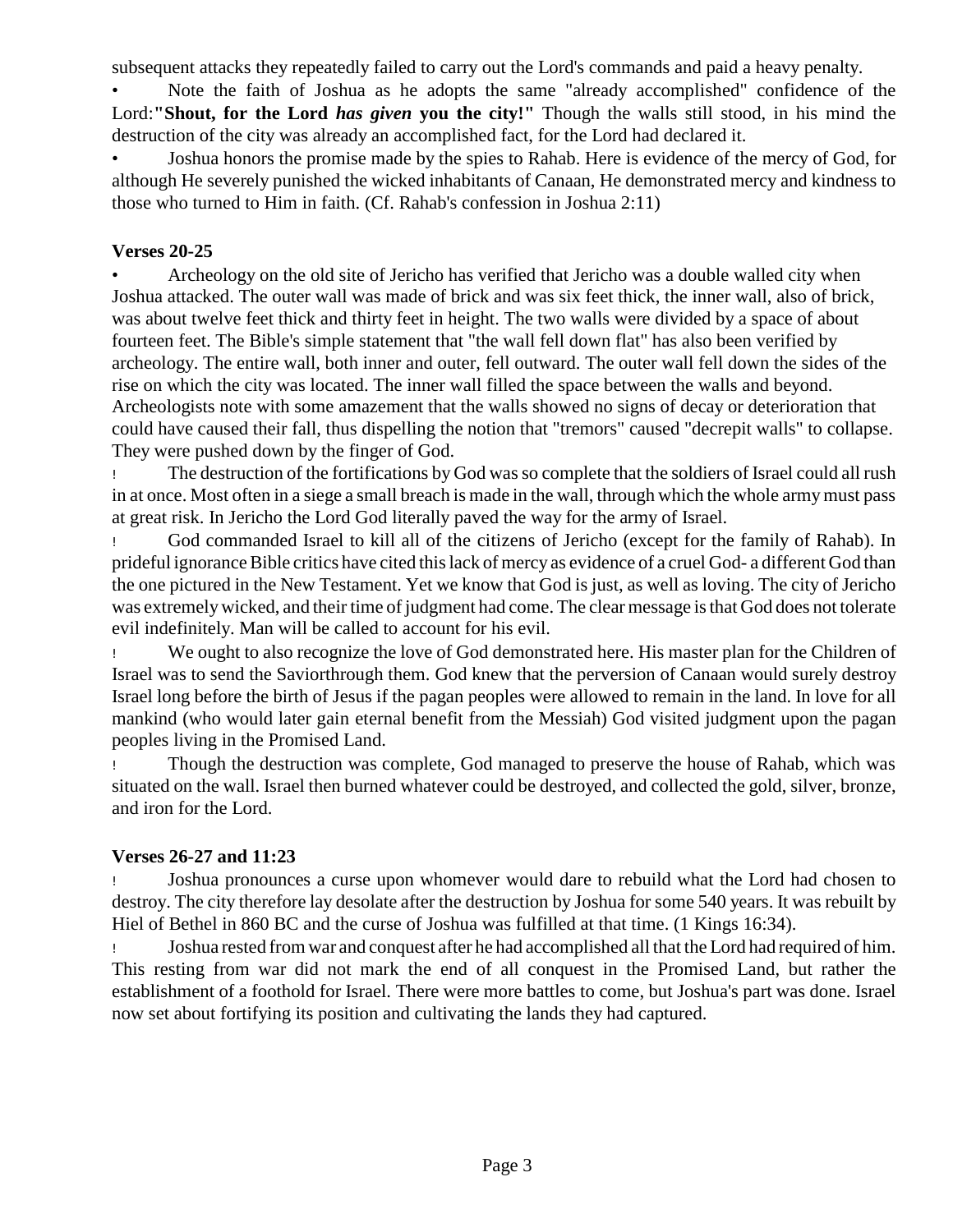#### **STUDENT PRAYER**

Dear Father in Heaven, I am often tempted to put my trust and confidence in myself rather than in You. Remind me often so that I never forget that You are my strength, the only One who can deliver me from my enemies. As you fought for the Children of Israel, fight also for me. Grant that I never forget how You feel about sin and disobedience, and fill me with joy in knowing that You paid for all of my sins on the cross. Give me comfort in knowing that You are always with me and will never leave me. As the Children of Israel could not defeat the city of Jericho without you, so too apart from You I can accomplish no good thing. Strengthen my faith and help me to always trust in You as my God and Savior. In Jesus Name I ask this. Amen.

#### **PRESENTATION**

This account can be read in class. Larger classes might also enjoy acting out the drama of the battle by marching around human "walls" that fall down at the shout of the people.

#### **APPLICATIONS**

1. Note the patience and the trust taught by God to the warriors of Israel in this lesson. It must have seemed silly and pointless to simply walk around a fortified city for seven days with no sound but the marching of feet and the blowing of trumpets. Let the children see that God's ways are very often not man's ways, and visa versa. Our calling as Christians is not to understand God and His ways, but to obey and trust.

2. Note that a group is made up of individuals. Every member is important. Had any of the Israelites disobeyed God's command to walk around the city of Jericho in silence, the displeasure of the Lord would have affected the whole of Israel. So also later when Achan took and kept from Jericho that which belonged to the Lord, all Israel suffered. Use these facts to demonstrate to the students that this not only applies to being part of a team in the secular world, it also applies to every member of the Christian Church. Each one of us is an ambassador for Christ. The poor conduct of even one will reflect badly not only on the whole Church, but also on our Savior Jesus.

3. Just as God preserved Rahab in the midst of the utter destruction of Jericho, so God today can and will preserve those who believe in Him, even though God's Children are surrounded by enemies on all sides. Though Rahab and her familywere no doubt saddened by the thought of losing all of their friends in Jericho, they had found a new family among the people of God. Show your students how they too might be called upon to forsake friends and even family members for the sake of the gospel. (You might ask if any have friends or family members who belong to false teaching churches and discuss with them the best ways to help those friends or family members - i.e., not to join them in the false church but to call them out to the church that teaches the pure Word of God.)